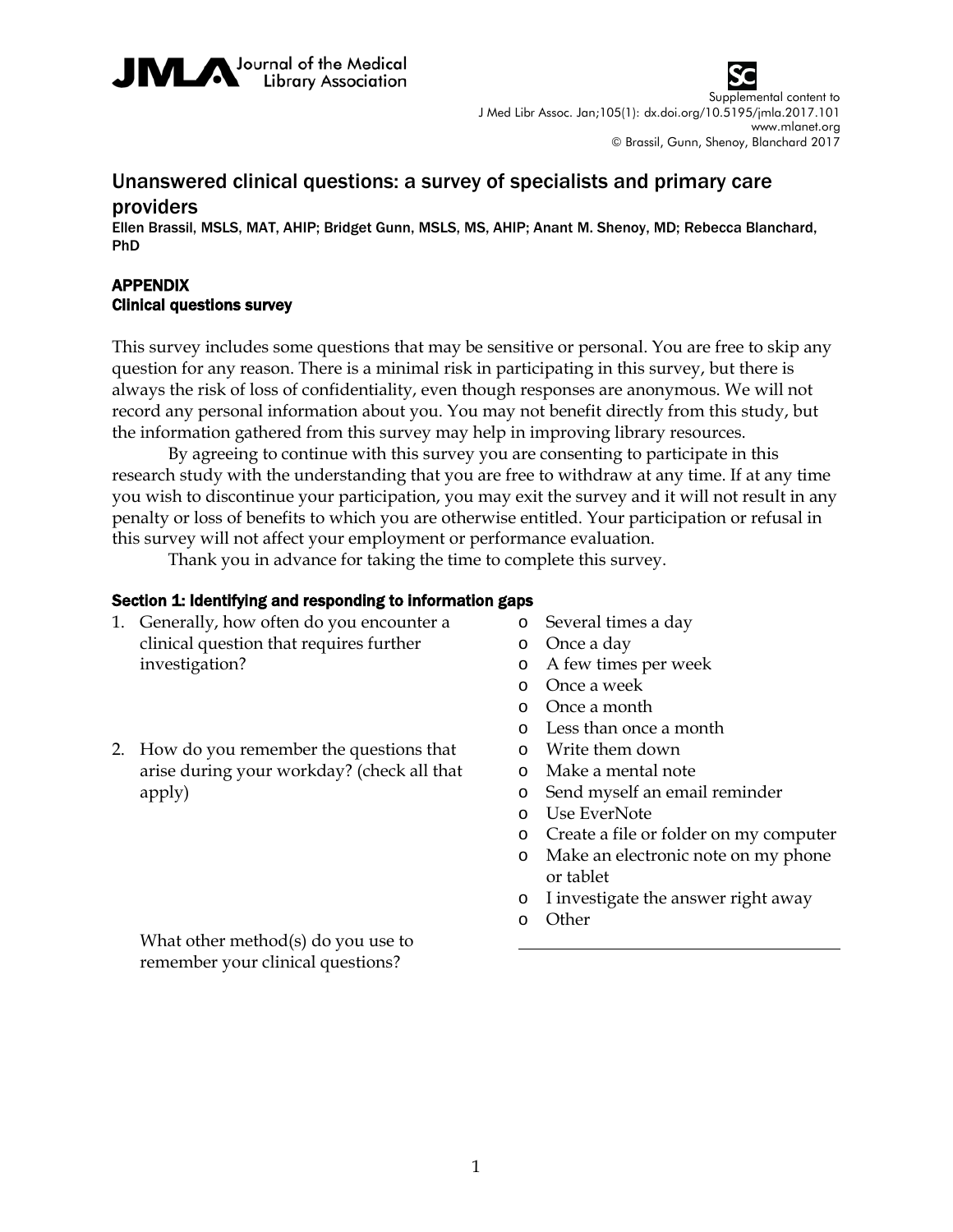



Supplemental content to J Med Libr Assoc. Jan;105(1): dx.doi.org/10.5195/jmla.2017.101

www.mlanet.org

- © Brassil, Gunn, Shenoy, Blanchard 2017
- 3. Clinical questions typically arise from: (check all that apply)
- o Patient-initiated
- o Colleagues and learners
- o My routine reading of the literature in my field
- o Unusual clinical cases
- o Diagnostic findings (lab, radiology, pathology, etc.)
- o Medication and dosing
- o Other

From what other source(s) do clinical questions arise?

- 4. How often do you encounter clinical questions that are important to the clinical situation but are outside your area of expertise?
- 5. How often do you investigate answers to your clinical questions?
- 6. What prompts you to look up information on a clinical question? (check all that apply)

- What else prompts you to look up information?
- 7. The most common reasons for *not* pursuing a clinical question are: (check all that apply)

- o Always
- o Often
- o Sometimes
- o Rarely
- o Never
- o Always
- o Often
- o Sometimes
- o Rarely
- o Never
- o Urgency of question
- o Concern for individual patient
- o Pure curiosity
- o Repeat question that has arisen previously
- o Upcoming presentation or teaching opportunity
- o Realization that I have a knowledge gap
- o Verify that my knowledgebase is still accurate
- o Other
- o Time pressures
- o Forgot about the question
- o Self-conscious about exposing ignorance or knowledge gap
- o There is no requirement that I document any sources consulted
- o Question is of little clinical relevance
- o Lack knowledge about where to look for the answer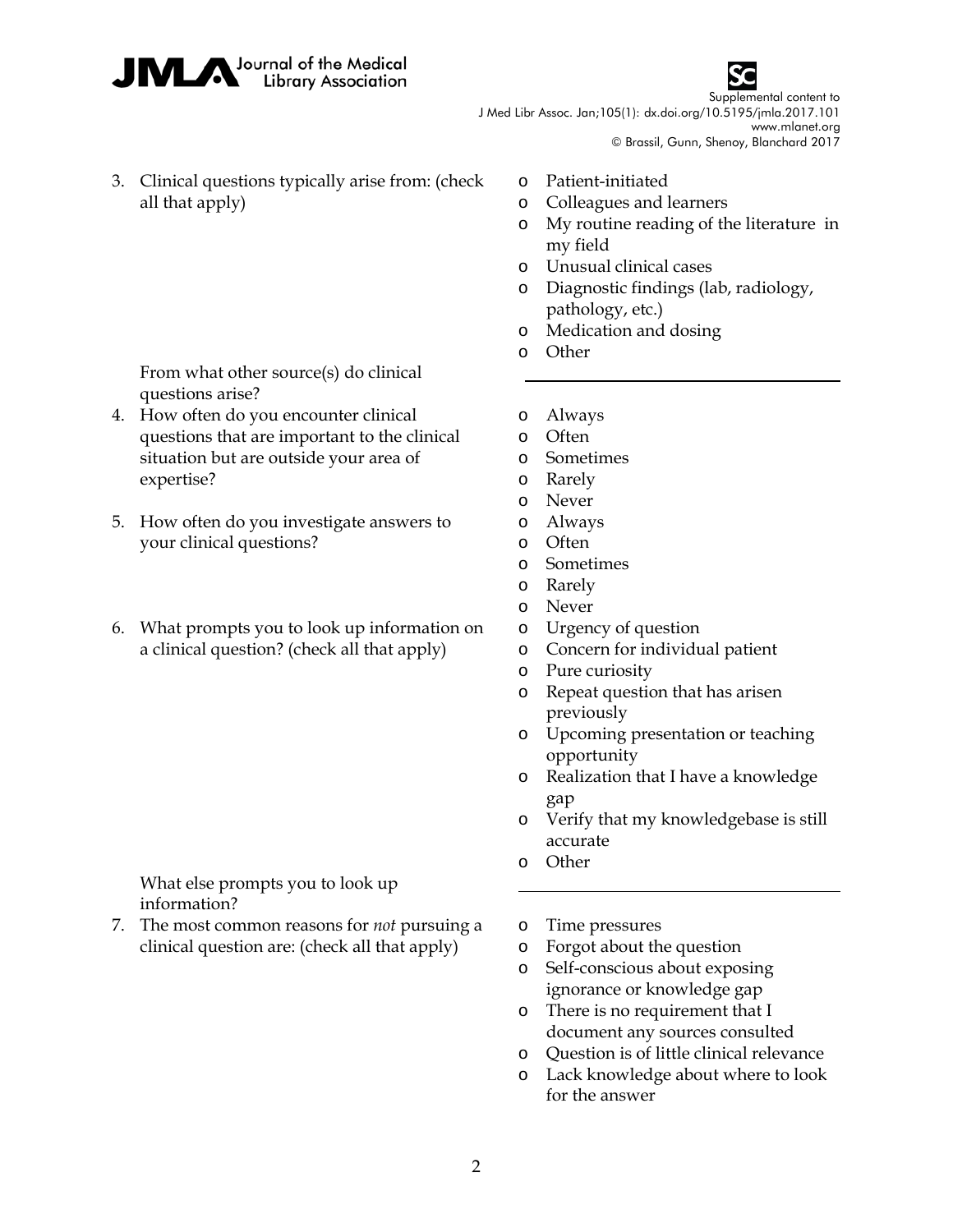



Supplemental content to J Med Libr Assoc. Jan;105(1): dx.doi.org/10.5195/jmla.2017.101

> www.mlanet.org © Brassil, Gunn, Shenoy, Blanchard 2017

- o Unsure how to frame the question/search
- o Search tools are too complicated
- o Searching is not integrated easily with my clinical workflow
- o Other

What other reason(s) do you have for not pursuing a clinical question?

8. When deciding to pursue a clinical question, which resources do you use? (check all that apply)

o Ask a colleague

- o Print media (e.g., textbook, journal, or other reference text)
- o Online subscription-based media (e.g., electronic textbook, journal, or other reference text)
- o Free Internet search engines and websites (e.g., Google, Bing, Wikipedia)
- o Online database or point-of-care tool (e.g., PubMed, Ovid, Cochrane, UpToDate)
- o Other

What other resource(s) do you use to find clinical information?

## **Section 2: Background knowledge of search tools and strategies**

- 9. Have you had any formal training on the critical appraisal of medical literature? If yes, please describe briefly:
- 10. Have you had any formal training in using search tools such as PubMed? If yes, please describe briefly:
- 11. Have you used clinical decision support (CDS) tools to help take care of patients?

If yes, which CDS tool(s) have you used?

- o Yes o No
- 
- o Yes o No
- 
- o Yes
- o No
- o I do not know what a CDS tool is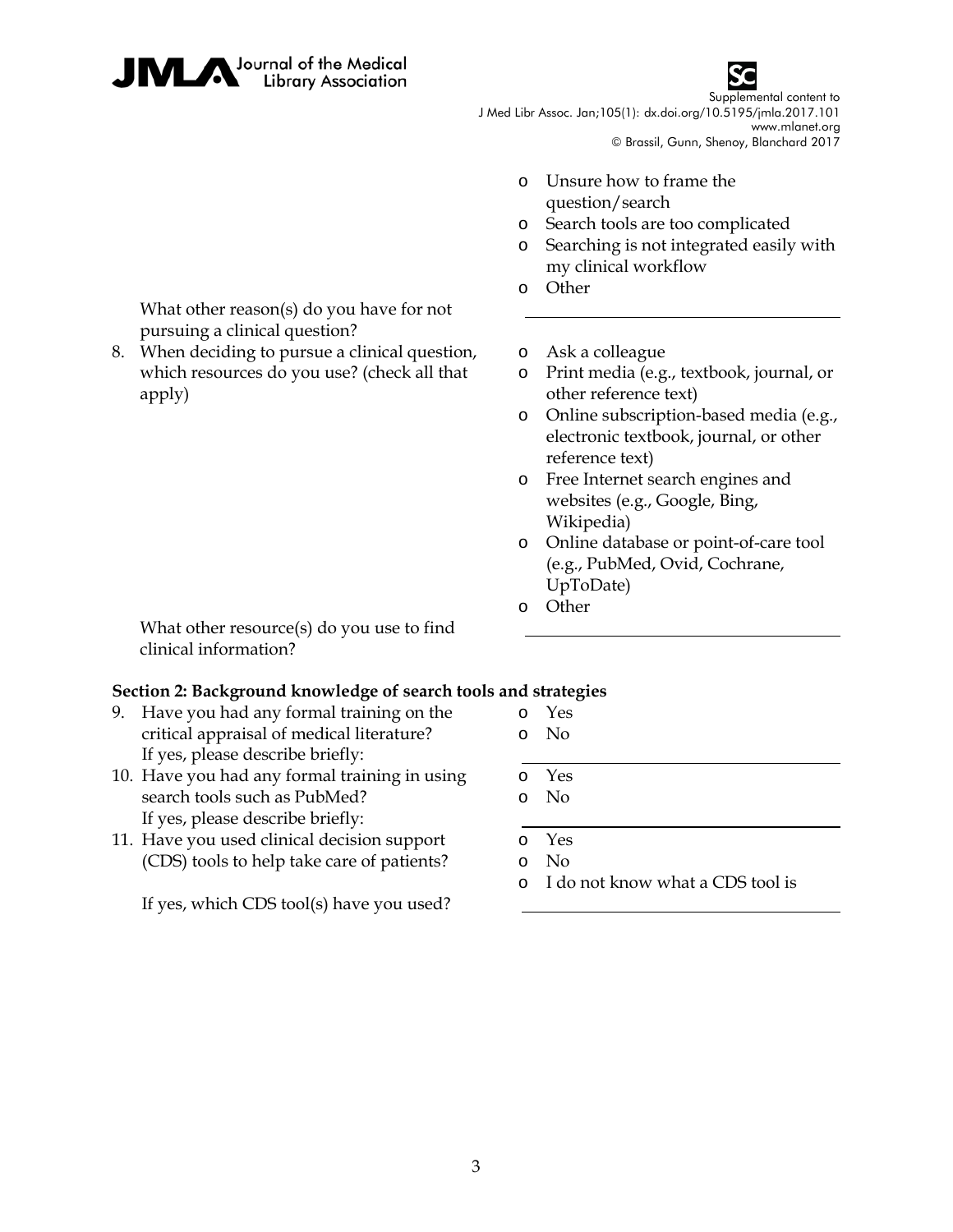



Supplemental content to J Med Libr Assoc. Jan;105(1): dx.doi.org/10.5195/jmla.2017.101 www.mlanet.org

© Brassil, Gunn, Shenoy, Blanchard 2017

|                                        | How familiar are you with the following resources? |                        |                   |
|----------------------------------------|----------------------------------------------------|------------------------|-------------------|
|                                        | Aware of this resource                             | Aware of this resource |                   |
|                                        | and have used often at                             | but have not used      | Not familiar with |
|                                        | BH or elsewhere                                    | very often             | this resource     |
| <b>Access Medicine</b>                 | O                                                  | $\Omega$               | $\Omega$          |
| <b>BMJ</b> Best Practice               | $\mathbf O$                                        | $\mathbf{O}$           | $\Omega$          |
| Clin-eguide                            | O                                                  | $\Omega$               | $\Omega$          |
| ClinicalKey                            | O                                                  | $\mathbf{O}$           | $\mathbf{O}$      |
| Cochrane Library                       | $\Omega$                                           | $\mathbf{O}$           | $\Omega$          |
| Control of                             | $\mathbf{O}$                                       | $\mathbf{o}$           | $\mathbf O$       |
| Communicable                           |                                                    |                        |                   |
| Diseases Manual                        |                                                    |                        |                   |
| DynaMed                                | $\Omega$                                           | $\mathbf{O}$           | $\Omega$          |
| Epocrates                              | O                                                  | $\mathbf{O}$           | $\mathbf{O}$      |
| Evernote                               | $\Omega$                                           | $\Omega$               | $\Omega$          |
| Google Scholar                         | $\mathbf O$                                        | $\mathbf{O}$           | $\mathbf{O}$      |
| Isabel                                 | $\Omega$                                           | $\Omega$               | $\Omega$          |
| Johns Hopkins                          | $\mathbf{O}$                                       | $\mathbf{O}$           | $\mathbf{O}$      |
| Journal Watch                          | $\Omega$                                           | $\Omega$               | $\Omega$          |
| Micromedex                             | $\mathbf O$                                        | $\mathbf{O}$           | $\mathbf{O}$      |
| Natural Standard                       | $\Omega$                                           | $\Omega$               | $\Omega$          |
| Nelson's                               | 0                                                  | $\mathbf{O}$           | O                 |
| Professional email<br>discussion lists | $\Omega$                                           | $\Omega$               | $\Omega$          |
| OvidSP                                 | $\mathbf{O}$                                       | $\mathbf{O}$           | $\mathbf{O}$      |
| PubMed                                 | O                                                  | $\mathbf{O}$           | O                 |
| Red Book Online                        | $\Omega$                                           | $\Omega$               | $\Omega$          |
| Scopus                                 | O                                                  | $\mathbf{O}$           | $\mathbf{O}$      |
| Semantic Qualifiers                    | $\Omega$                                           | $\Omega$               | $\Omega$          |
| UpToDate                               | O                                                  | O                      | 0                 |
| VisualDx                               | O                                                  | $\mathbf{O}$           | $\mathbf O$       |

- 13. When searching for information on clinical questions, I consider the following factors: (check all that apply)
- o Relevance of information to patient situation
- o Date of publication
- o Variety of opinions
- o Author's reputation/expertise
- o Historical background/aspects or context of topic
- o Critical appraisal of the source
- o Type of study (e.g., systematic review)
- o Need for exhaustive search
- o Other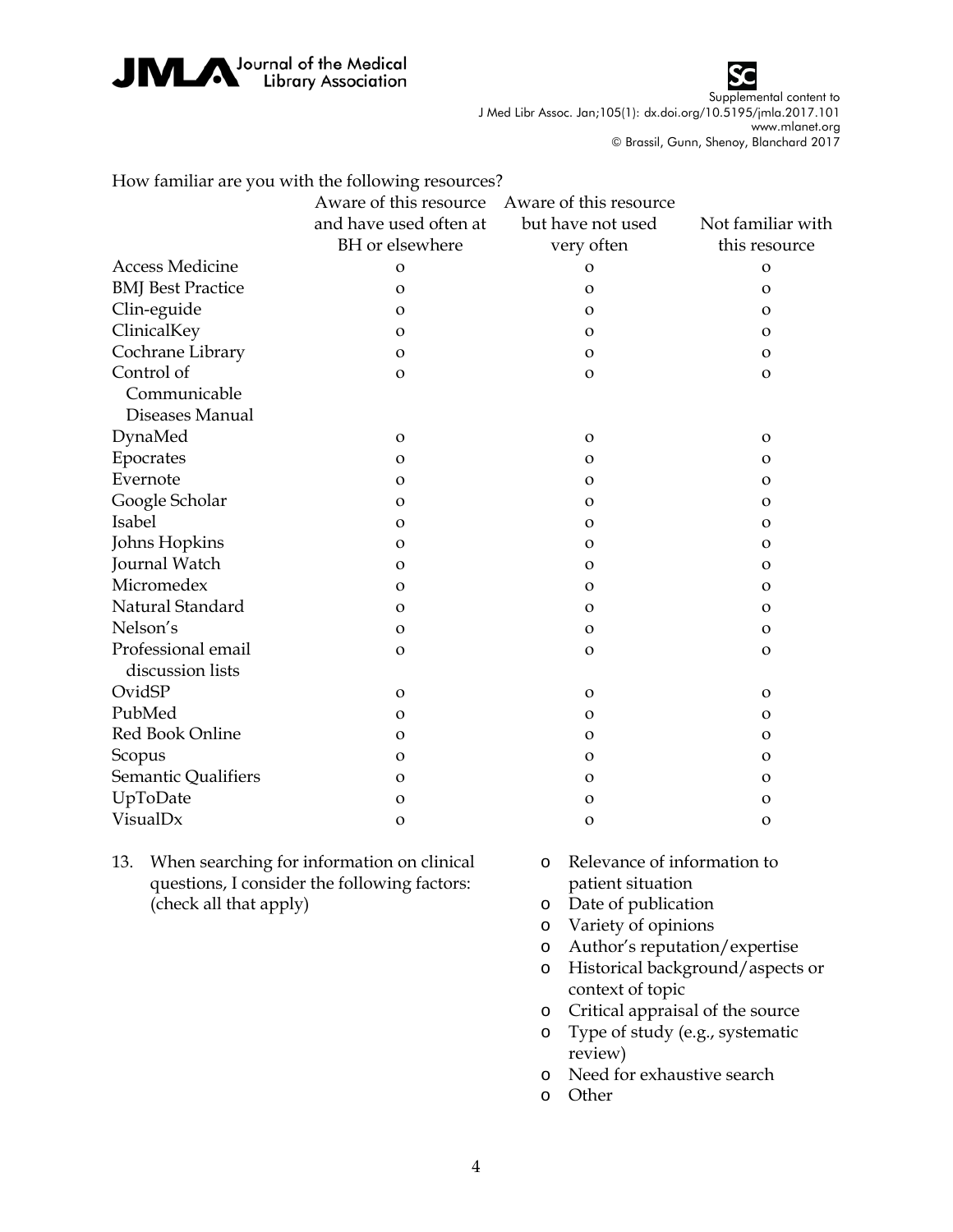



Supplemental content to J Med Libr Assoc. Jan;105(1): dx.doi.org/10.5195/jmla.2017.101 www.mlanet.org

© Brassil, Gunn, Shenoy, Blanchard 2017

- 14. I am attracted to certain journals because of the following factors: (check all that apply)
- o Easy accessibility
- o Prestige
- o Impact factor
- o A "go to" or core journal for my specialty
- o Frequency of publication of issues
- o Ancillary features (e.g., podcasts, continuing medical education [CME], clinical cases)
- o Integration with mobile devices
- o Other

What other journal criteria do you consider important?

- 15. I generally assume that the most current article supersedes earlier literature on a given topic.
- 16. I consider the authority of the articles that I read.
- 17. I am generally familiar with ways to refine clinical queries using features like subheadings and filters when searching online databases.
- 18. When doing a literature search (e.g., in PubMed), I often refine my search results using: (check all that apply)

How else do you refine your search results?

- o Strongly disagree
- o Disagree
- o Neutral
- o Agree
- o Strongly agree
- o Strongly disagree
- o Disagree
- o Neutral
- o Agree
- o Strongly agree
- o Strongly disagree
- o Disagree
- o Neutral
- o Agree
- o Strongly agree
- o Systematic reviews filter
- o Age and other demographic variables
- o Language of publication
- o Publication date
- o Indicate that a specific subject/concept must be a main focus of the articles
- o Other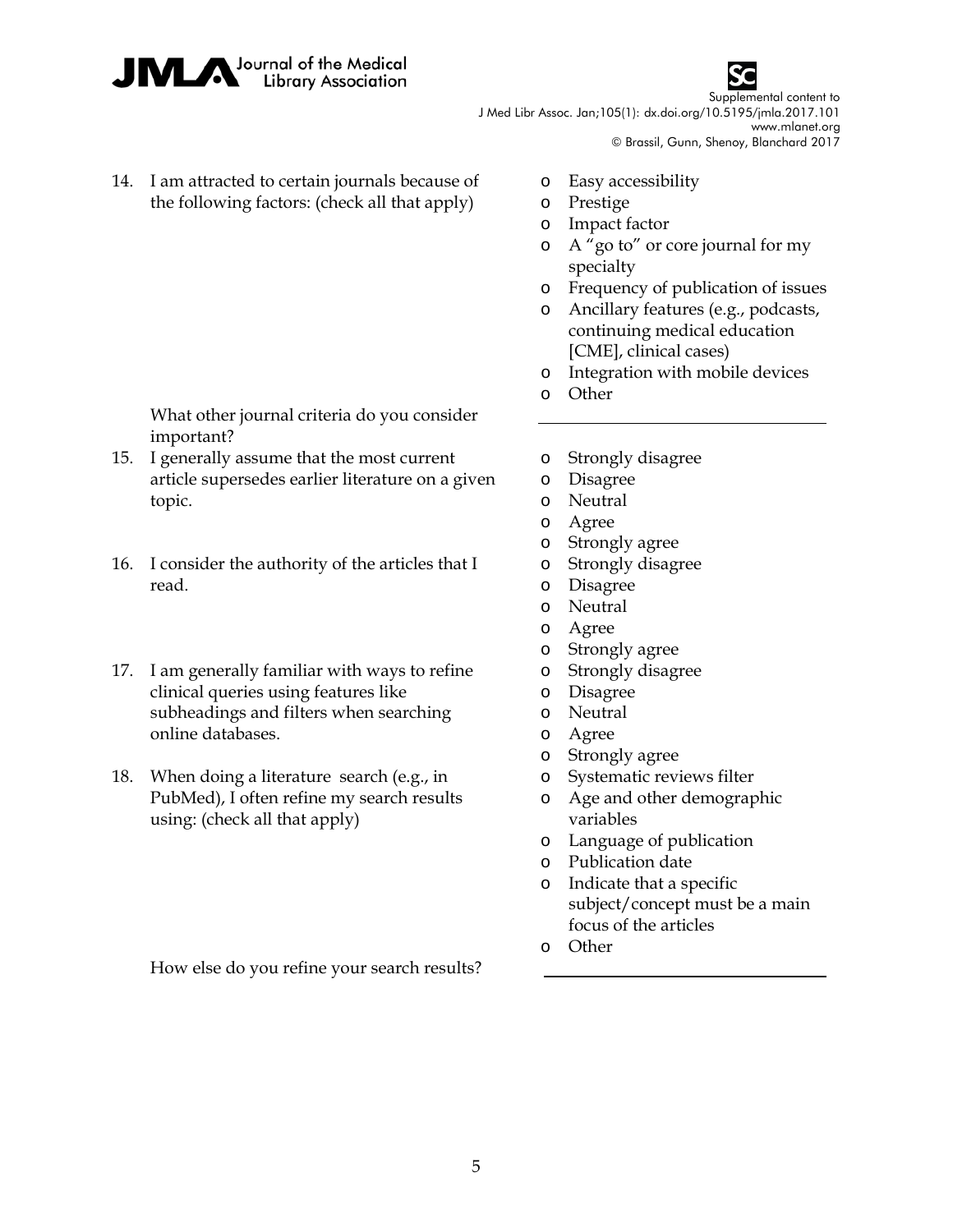

Supplemental content to J Med Libr Assoc. Jan;105(1): dx.doi.org/10.5195/jmla.2017.101 www.mlanet.org © Brassil, Gunn, Shenoy, Blanchard 2017

#### Section 3: Technology

- 19. I own a mobile device such as a tablet or smart phone.
- 20. I use my mobile device to access clinical information.
- 21. I have added mobile apps to my device that allow me to access or search for clinical information.
- 22. In general, new technologies can be counterproductive, creating more challenges to finding clinical answers.
- 23. The conveniences of new technology often make the challenges a worthwhile tradeoff.

#### Section 4: Interdisciplinary factors

24. I sometimes seek the expertise of the pharmacist for the following types of questions: (check all that apply)

o Yes o No

- o Yes
- o No
- o Yes
- o No
- o Strongly disagree
- o Disagree
- o Neutral
- o Somewhat agree
- o Agree
- o Strongly agree
- o Strongly disagree
- o Disagree
- o Neutral
- o Somewhat agree
- o Agree
- o Strongly agree
- o Dosing
- o Drug interactions
- o New drugs
- o Adverse effects of drugs
- o Contraindications of drugs
- o I never contact a pharmacist
- o Other

For what other reason(s) do you contact the pharmacist?

- 25. In an effort to broaden my information base, stay apprised of the latest literature, and/or meet my specialty's maintenance of certification (MOC) process, I commonly use the following strategies: (check all that apply)
- o Automatic search updates on favorite topics (e.g., RSS feeds)
- o Automatic tables of contents sent to my email
- o Conferences
- o Email discussion lists
- o Regular literature searches
- o Read article reviews (e.g., Journal Watch)
- o Follow certain experts/authors for new publications
- o Other

What other strategy/strategies do you use?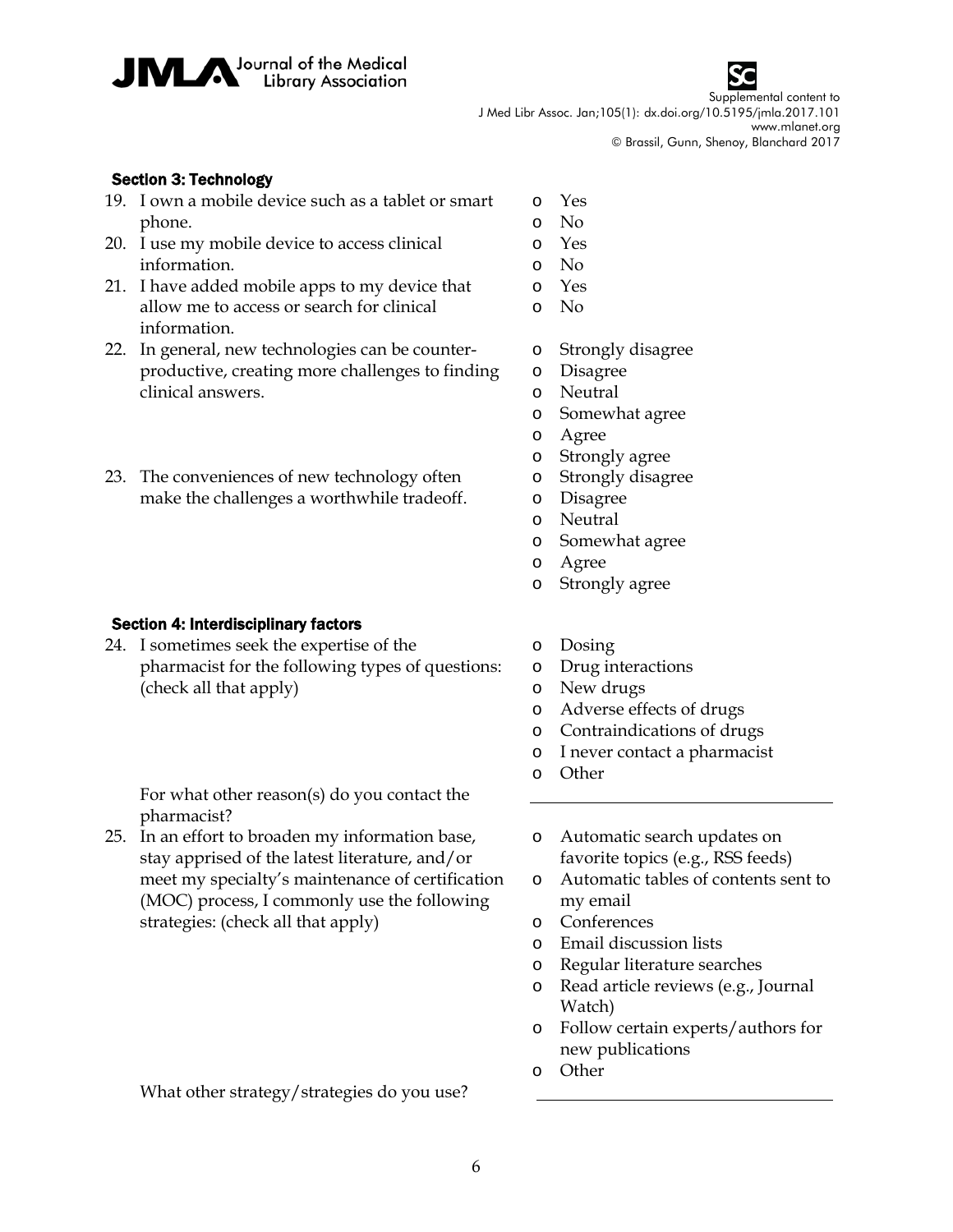



Supplemental content to J Med Libr Assoc. Jan;105(1): dx.doi.org/10.5195/jmla.2017.101 www.mlanet.org

© Brassil, Gunn, Shenoy, Blanchard 2017

- 26. Having a librarian embedded in the clinical work setting (i.e., during rounds or meetings) to do literature searches would help to capture clinical questions that might otherwise fall by the wayside.
- 27. I would use a live chat or info button located on my desktop PC or mobile device to forward clinical questions to a librarian.
- 28. Which of the following library resources best supports your information needs? (check all that apply)

- What other library resource(s) support your information needs?
- 29. I have asked for help from a Baystate librarian. o Yes
- 30. I tend to contact a librarian when: (check all that apply)

For what other reason(s) do you contact a librarian?

- o Strongly disagree
- o Disagree
- o Neutral
- o Somewhat agree
- o Agree
- o Strongly agree
- o Yes
- o No
- o Literature searching
- o Setting up automatic updates of earlier searches
- o Obtaining specific articles that I need
- o Accessing email discussion lists
- o Receiving tables of contents of selected journals in my email
- o Conference information
- o Core textbooks and e-books
- o Assistance with mobile devices and apps
- o I do not use library resources
- o Other
- 

- o I cannot find the information on my own
- o I need to conduct an exhaustive search and don't want to miss anything
- o I need to conduct an exhaustive search using database(s) that I am not familiar with
- o I am unsure about some of the database search tools that might be helpful
- o I have a question but don't have time to pursue it
- o I never contact a librarian
- o Other

o No